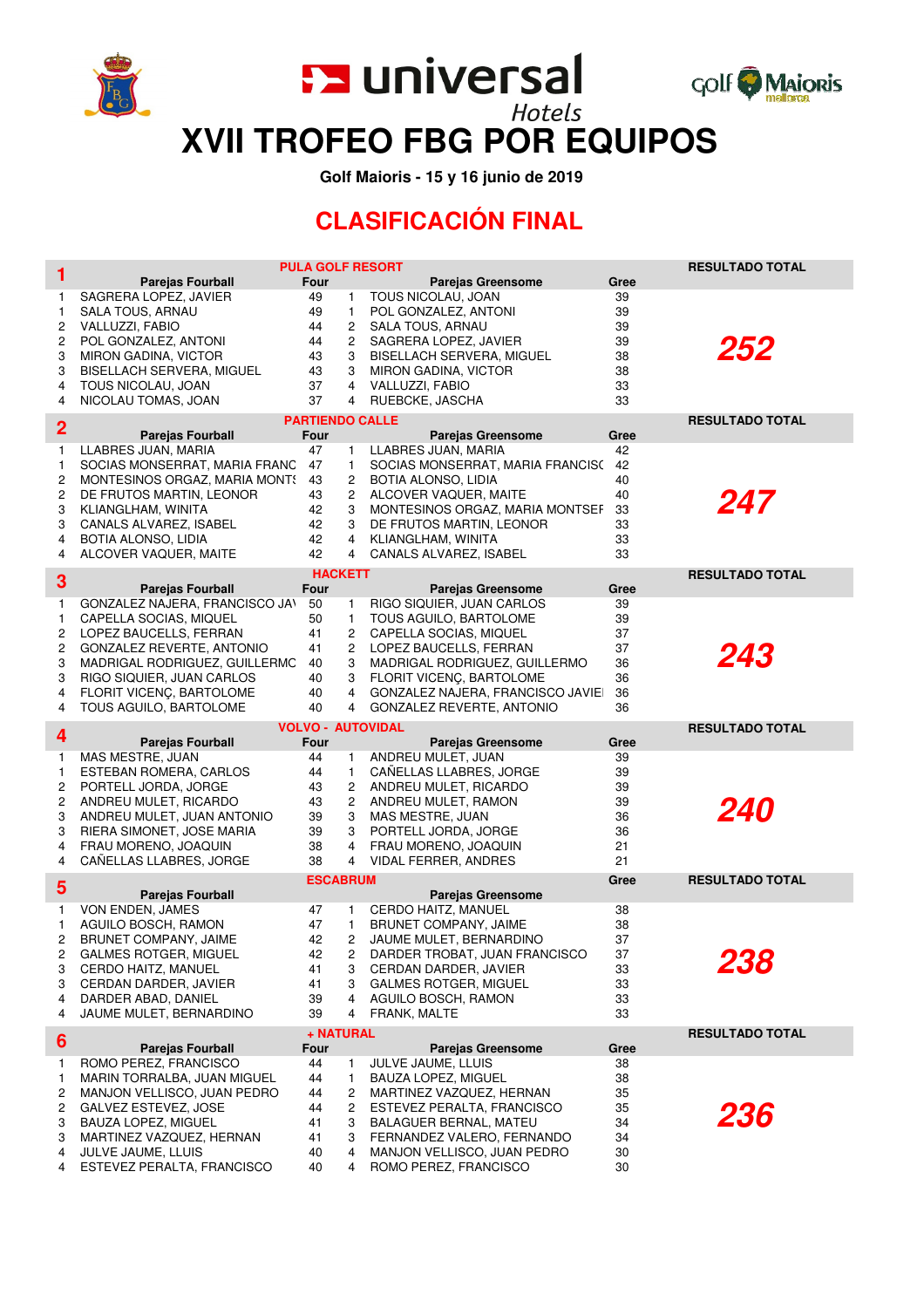

**En universal** 



**XVII TROFEO FBG POR EQUIPOS**

 **Golf Maioris - 15 y 16 junio de 2019**

## **CLASIFICACIÓN FINAL**

| $\overline{7}$ |                                                         | <b>BEEWI.COM</b>                |                                                         |                                    | <b>RESULTADO TOTAL</b>    |
|----------------|---------------------------------------------------------|---------------------------------|---------------------------------------------------------|------------------------------------|---------------------------|
|                | <b>Parejas Fourball</b><br>RIGO PANIZA, DAMIAN          | Four<br>49<br>1                 | <b>Parejas Greensome</b><br>MELIS SEGURA, SEBASTIAN     | Gree<br>37                         |                           |
| 1<br>1         | MELIS SEGURA, SEBASTIAN                                 | 1<br>49                         | RIGO PANIZA, DAMIAN                                     | 37                                 |                           |
| 2              | DEYA DOMENECH, JAIME                                    | $\overline{c}$<br>41            | TORRENTS SANDBERG, OLIVER                               | 35                                 |                           |
| 2              | TERRASA MORA, JUAN CARLOS                               | 41<br>2                         | RAMALLO TORRES, CAMILO                                  | 35                                 | 235                       |
| 3              | SANCHEZ-CABEZUDO CHATRUC, SA                            | 41<br>3                         | SANCHEZ-CABEZUDO CHATRUC, SANTI                         | 32                                 |                           |
| 3              | TORRENTS SANDBERG, OLIVER                               | 41<br>3<br>35                   | DEYA DOMENECH, JAIME                                    | 32                                 |                           |
| 4<br>4         | FRECHOSO LLORENTE, RAUL<br>GARCIA COMPANY, MANUEL ANGEL | 4<br>35<br>4                    | PRIETO GONZALO, FELIPE<br>GARCIA COMPANY, MANUEL ANGEL  | 29<br>29                           |                           |
|                |                                                         | <b>MAIORIS TEAM</b>             |                                                         |                                    | <b>RESULTADO TOTAL</b>    |
| 8              | <b>Parejas Fourball</b>                                 | Four                            | <b>Parejas Greensome</b>                                | Gree                               |                           |
| 1              | CALVO PIÑAR, GUILLERMO                                  | 44<br>1                         | DELGADO SOTO, SALVADOR                                  | 38                                 |                           |
| 1              | COSTA SUÑER, JAIME                                      | 44<br>$\mathbf{1}$              | DELGADO BUSTAMANTE, MARC                                | 38                                 |                           |
| 2              | DELGADO SOTO, SALVADOR                                  | 41<br>2                         | CALVO PIÑAR, JOSE GUILLERMO                             | 37                                 |                           |
| 2<br>3         | CORDON CRESPO, ANTONIO<br>VICH LLOMPART, JUAN           | 2<br>41<br>3<br>40              | COSTA SUÑER, JAIME<br><b>MESTRE PARETS, JAIME</b>       | 37<br>34                           | 234                       |
| 3              | MARIN GARCIA, EUSEBIO                                   | 40<br>3                         | HUERTAS AMENDOLA, NELSON                                | 34                                 |                           |
| 4              | MESTRE PARETS, JAIME                                    | 36<br>4                         | VICH LLOMPART, JUAN                                     | 32                                 |                           |
| 4              | HUERTAS AMENDOLA, NELSON                                | 36<br>4                         | <b>MARIN GARCIA, EUSEBIO</b>                            | 32                                 |                           |
| 9              |                                                         | <b>BOX TEAM</b>                 |                                                         |                                    | <b>RESULTADO TOTAL</b>    |
| 1              | <b>Parejas Fourball</b><br>MARIN PULIDO, PABLO ANGEL    | Four<br>45<br>1                 | <b>Parejas Greensome</b><br>MAS AYALA, BARTOLOME        | Gree<br>37                         |                           |
| 1              | SORIA LIZANA, RICARDO                                   | 45<br>1                         | AGUIRRE GARCIA, FRANCO RAUL                             | 37                                 |                           |
| 2              | MAS MESTRE, PEDRO                                       | 44<br>$\overline{c}$            | MARIN PULIDO, PABLO ANGEL                               | 34                                 |                           |
| 2              | <b>MARCIEL LOPEZ, FELIPE</b>                            | 44<br>2                         | CASANOVAS ARIAS, ESTEBAN ANDRES                         | 34                                 | 233                       |
| 3              | AGUIRRE GARCIA, FRANCO RAUL                             | 39<br>3                         | MAS MESTRE, PEDRO                                       | 34                                 |                           |
| 3              | MAS AYALA, BARTOLOME<br>GAROZ TORTELLA, MIGUEL ANGEL    | 39<br>3<br>29<br>4              | TECUL REAL, ALBERT                                      | 34<br>28                           |                           |
| 4<br>4         | ELORRIAGA RAMON, JAVIER                                 | 29<br>4                         | ELORRIAGA RAMON, JAVIER<br>GAROZ TORTELLA, MIGUEL ANGEL | 28                                 |                           |
|                |                                                         | <b>HOTEL BRISMAR</b>            |                                                         |                                    | <b>RESULTADO TOTAL</b>    |
| 10             | <b>Parejas Fourball</b>                                 | Four                            | <b>Parejas Greensome</b>                                | Gree                               |                           |
| 1              | BLANES ANDERSSON, ALEJANDRO                             | 47<br>1                         | BLANES ANDERSSON, ALEJANDRO                             | 39                                 |                           |
| 1              | TORNER JOHANSSON, SACHA                                 | 47<br>1                         | GARCIA-RUIZ PUIGSERVER, ANTONIO                         | 39                                 |                           |
| 2              | CALVET ALOMAR, BERNARDO                                 | 44<br>2                         | TORNER JOHANSSON, SACHA                                 | 30                                 |                           |
| 2<br>3         | SANGUINO MORA, IGNACIO<br>MARQUES ROSES, BERNARDO       | $\overline{c}$<br>44<br>43<br>3 | BLANES ANDERSSON, RAFAEL<br>CALVET ALOMAR, BERNARDO     | 30<br>29                           | 232                       |
| 3              | POMAR BARRER, JOSE FRANCISCO                            | 43<br>3                         | MIR BESTARD, GUILLERMO                                  | 29                                 |                           |
| 4              | MIR BESTARD, GUILLERMO                                  | 42<br>4                         | MARQUES ROSES, BERNARDO                                 | 25                                 |                           |
| 4              | RIUTORT ROSSELLO, IGNACIO                               | 42<br>4                         | POMAR BARRER, JOSE FRANCISCO                            | 25                                 |                           |
| 11             |                                                         | <b>UNIVERSAL HOTELS</b><br>Four |                                                         | Gree                               | <b>RESULTADO TOTAL</b>    |
| 1              | <b>Parejas Fourball</b><br>MARTINEZ ARMIJO, JUAN LUIS   | 49<br>1.                        | <b>Parejas Greensome</b><br>COLL SOLER, MIGUEL          | 32                                 |                           |
| 1              | COLL LOPEZ, MIGUEL ANTONIO                              | 1<br>49                         | ORTIN GARCIA, JOSE MANUEL                               | 32                                 |                           |
| 2              | ORTIN GARCIA, JOSE MANUEL                               | 44<br>2                         | GONZALEZ PERALES, JOSE CARLOS                           | 31                                 |                           |
| 2              | LUENGO MATILLA, ALBERTO                                 | 44<br>2                         | NTIFI BOUHADI, MOHAMED                                  | 31                                 |                           |
| 3<br>3         | MERELLO, GIOVANNI BATTISTA<br>COLL SOLER, MIGUEL        | 3<br>43<br>43<br>3              | MARTINEZ ARMIJO, JUAN LUIS<br><b>HELLSTROM, MICHAEL</b> | 31<br>31                           |                           |
| 4              | HELLSTROM, MICHAEL                                      | 39<br>4                         | MERELLO, GIOVANNI BATTISTA                              | 29                                 |                           |
| 4              | GONZALEZ PERALES, JOSE CARLOS                           | 39<br>4                         | LUENGO MATILLA, ALBERTO                                 | 29                                 |                           |
| 12             |                                                         | <b>TRANQUIIIIL'S</b>            |                                                         |                                    | <b>RESULTADO TOTAL</b>    |
| 1              | <b>Parejas Fourball</b><br>MODROK, DANIELA              | 45<br>1                         | <b>Parejas Greensome</b><br>PONCE MESA, JOSE ANTONIO    | Gree<br>33                         |                           |
| 1              | PONCE MARI, ANTONIO                                     | 45<br>1                         | <b>COLET PALMER, ALEX</b>                               | 33                                 |                           |
| 2              | GOMEZ HERNANDO, JUAN CARLOS                             | 42<br>2                         | MOLERO GARCIA, JOSE LUIS                                | 30                                 |                           |
| 2              | ROBLEDO PLANET, ERNESTO                                 | 42<br>$\overline{c}$            | GARCIA ALVAREZ, ALEXANDER                               | 30                                 | 222                       |
| 3              | PONCE MESA, JOSE ANTONIO                                | 42<br>3                         | PONCE MARI, ANTONIO                                     | 30                                 |                           |
| 3<br>4         | MOLERO GARCIA, JOSE LUIS<br><b>COLET PALMER, ALEX</b>   | 42<br>3<br>38<br>4              | MODROK, DANIELA<br>GOMEZ HERNANDO, JUAN CARLOS          | 30<br>29                           |                           |
| 4              | GARCIA ALVAREZ, ALEXANDER                               | 38<br>4                         | SALAMANCA LOPEZ, SARA                                   | 29                                 |                           |
|                |                                                         |                                 | Colaboran                                               |                                    |                           |
|                |                                                         |                                 |                                                         |                                    |                           |
|                | <b>Soft Line®</b><br>OTELS VIVA & RESORTS               | Font<br>Vella                   | <b>ALBA</b>                                             | 灤<br><b>BAHIA PRINCIPE</b><br>GOLF | Diario de Mallorca        |
|                | <b>En</b> universal<br>MCASA DEL TROFO<br>Hotels        | Garden                          | <b>Ultima</b><br><b>Hora</b><br><b>LOTTUSSE</b>         | `juaneda                           | Handmade<br><b>CUSTOM</b> |